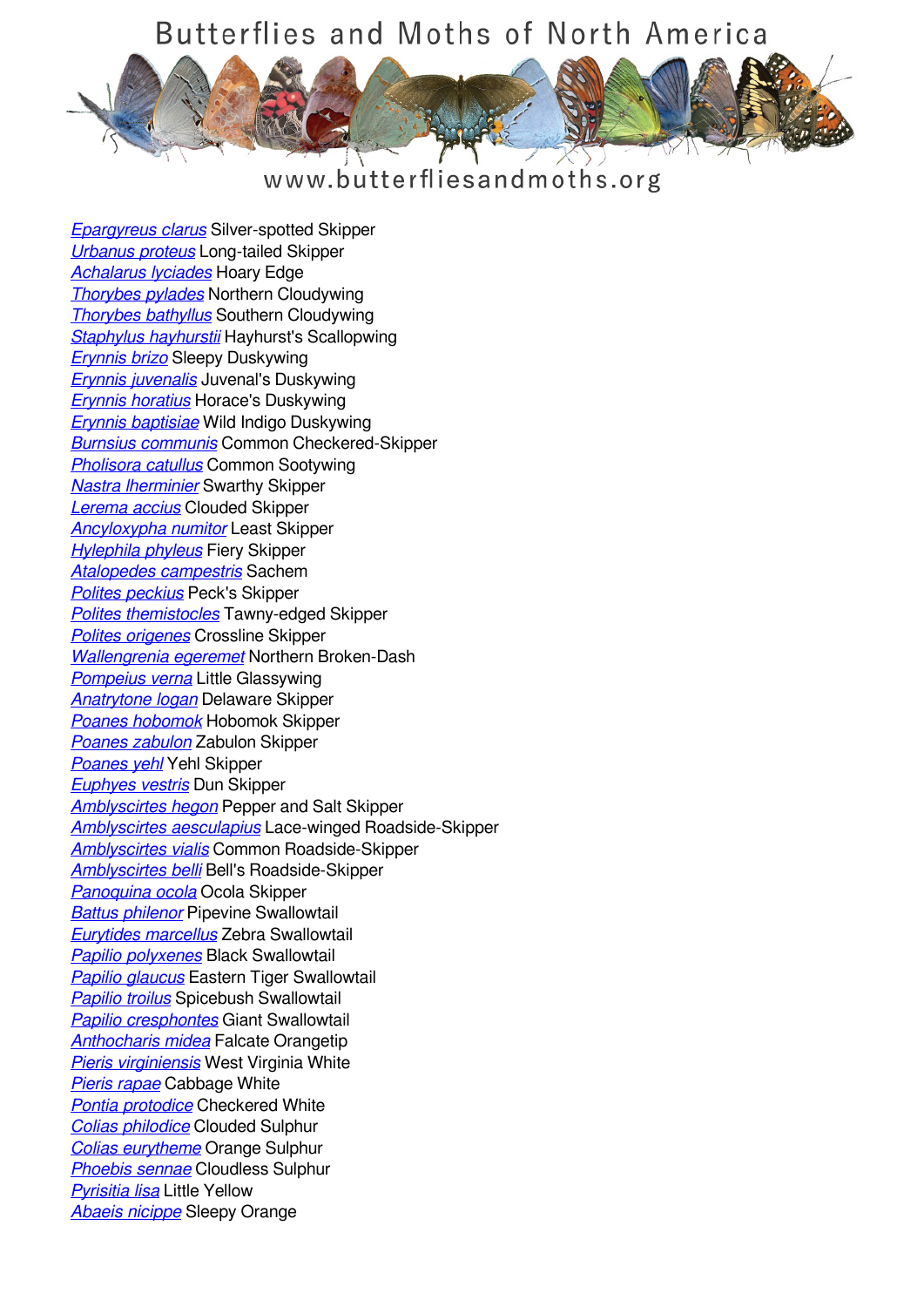## Butterflies and Moths of North America

*[Nathalis iole](/species/Nathalis-iole)* Dainty Sulphur *[Feniseca tarquinius](/species/Feniseca-tarquinius)* Harvester

*[Lycaena phlaeas](/species/Lycaena-phlaeas)* American Copper *<u>Iesus</u>* **Great Purple Hairstreak** *[Callophrys gryneus](/species/Callophrys-gryneus)* Juniper Hairstreak

**[Callophrys augustinus](/species/Callophrys-augustinus)** Brown Elimited Utterflies and moths.org *[Callophrys henrici](/species/Callophrys-henrici)* Henry's Elfin *[Callophrys niphon](/species/Callophrys-niphon)* Eastern Pine Elfin *[Satyrium titus](/species/Satyrium-titus)* Coral Hairstreak *[Satyrium calanus](/species/Satyrium-calanus)* Banded Hairstreak *[Satyrium liparops](/species/Satyrium-liparops)* Striped Hairstreak *[Calycopis cecrops](/species/Calycopis-cecrops)* Red-banded Hairstreak *[Strymon melinus](/species/Strymon-melinus)* Gray Hairstreak *[Parrhasius m album](/species/Parrhasius-m-album)* White-M Hairstreak *[Cupido comyntas](/species/Cupido-comyntas)* Eastern Tailed-Blue *[Celastrina ladon](/species/Celastrina-ladon)* Spring Azure *[Celastrina neglecta](/species/Celastrina-neglecta)* Summer Azure *[Libytheana carinenta](/species/Libytheana-carinenta)* American Snout *[Danaus plexippus](/species/Danaus-plexippus)* Monarch *[Agraulis vanillae](/species/Agraulis-vanillae)* Gulf Fritillary *[Euptoieta claudia](/species/Euptoieta-claudia)* Variegated Fritillary *[Speyeria diana](/species/Speyeria-diana)* Diana Fritillary *[Speyeria cybele](/species/Speyeria-cybele)* Great Spangled Fritillary *[Limenitis arthemis](/species/Limenitis-arthemis)* Red-spotted Purple or White Admiral *[Limenitis arthemis astyanax](/species/Limenitis-arthemis-astyanax)* 'Astyanax' Red-spotted Purple *[Limenitis archippus](/species/Limenitis-archippus)* Viceroy *[Asterocampa celtis](/species/Asterocampa-celtis)* Hackberry Emperor *[Asterocampa clyton](/species/Asterocampa-clyton)* Tawny Emperor *[Chlosyne nycteis](/species/Chlosyne-nycteis)* Silvery Checkerspot *[Phyciodes tharos](/species/Phyciodes-tharos)* Pearl Crescent *[Euphydryas phaeton](/species/Euphydryas-phaeton)* Baltimore Checkerspot *[Junonia coenia](/species/Junonia-coenia)* Common Buckeye *[Polygonia interrogationis](/species/Polygonia-interrogationis)* Question Mark *[Polygonia comma](/species/Polygonia-comma)* Eastern Comma *[Nymphalis antiopa](/species/Nymphalis-antiopa)* Mourning Cloak *[Vanessa virginiensis](/species/Vanessa-virginiensis)* American Lady *[Vanessa cardui](/species/Vanessa-cardui)* Painted Lady *[Vanessa atalanta](/species/Vanessa-atalanta)* Red Admiral *[Anaea andria](/species/Anaea-andria)* Goatweed Leafwing *[Enodia portlandia](/species/Enodia-portlandia)* Southern Pearly-eye *[Enodia anthedon](/species/Enodia-anthedon)* Northern Pearly-eye *[Enodia creola](/species/Enodia-creola)* Creole Pearly-eye *[Cyllopsis gemma](/species/Cyllopsis-gemma)* Gemmed Satyr *[Megisto cymela](/species/Megisto-cymela)* Little Wood-Satyr *[Hermeuptychia sosybius](/species/Hermeuptychia-sosybius)* Carolina Satyr *[Cercyonis pegala](/species/Cercyonis-pegala)* Common Wood-Nymph *[Automeris io](/species/Automeris-io)* Io moth *[Callosamia angulifera](/species/Callosamia-angulifera)* Tuliptree silkmoth *[Actias luna](/species/Actias-luna)* Luna moth *[Dryocampa rubicunda](/species/Dryocampa-rubicunda)* Rosy maple moth *[Eacles imperialis](/species/Eacles-imperialis)* Imperial moth *[Sphinx canadensis](/species/Sphinx-canadensis)* Canadian sphinx *[Lintneria eremitus](/species/Lintneria-eremitus)* Hermit sphinx *[Amphion floridensis](/species/Amphion-floridensis)* Nessus sphinx *[Eumorpha pandorus](/species/Eumorpha-pandorus)* Pandorus Sphinx